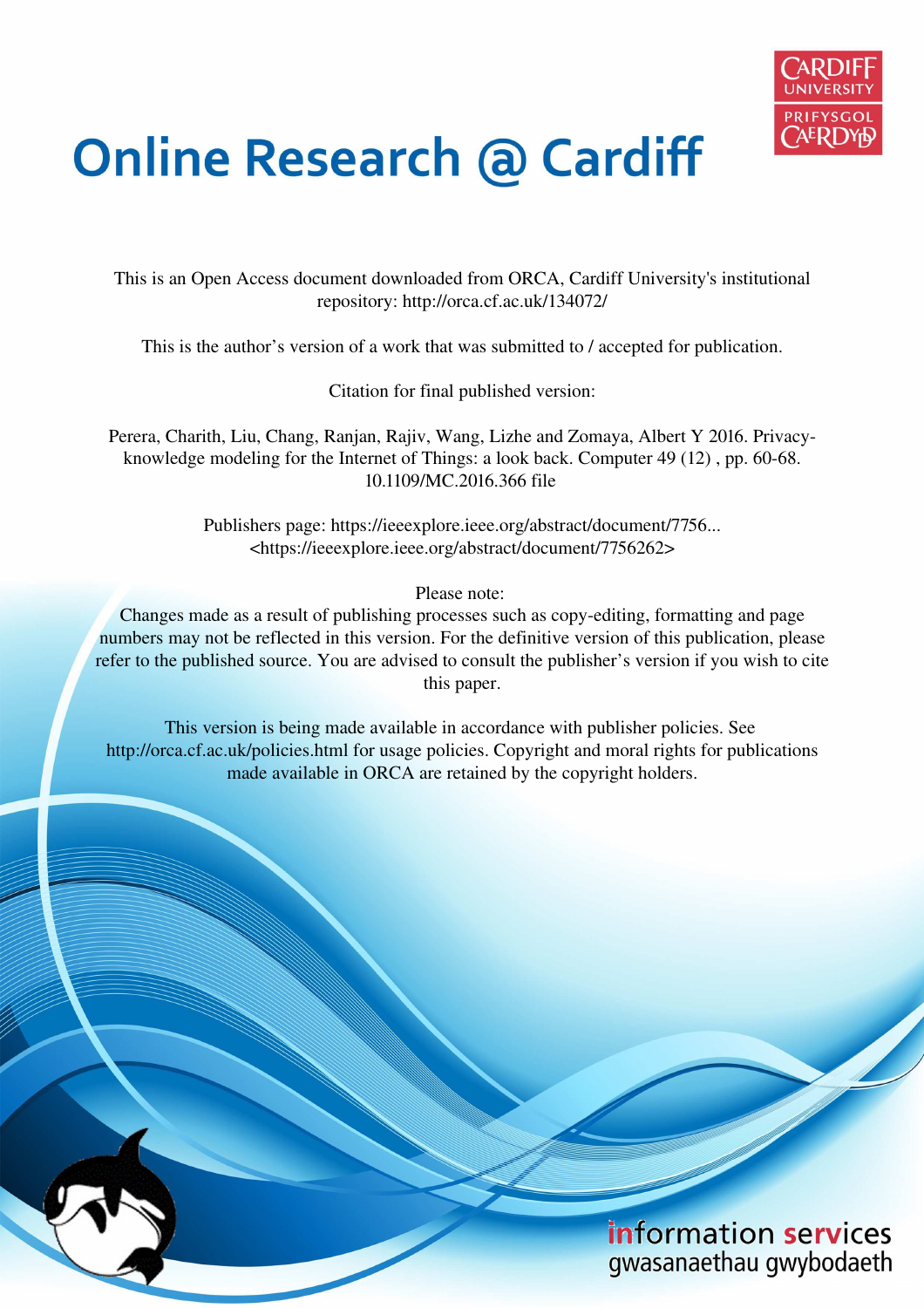### Privacy Knowledge Modelling for Internet of Things: A Look Back

*Charith Perera (Open University), Chang Liu (CSIRO), Rajiv Ranjan (Newcastle University), Lizhe Wang (China University of Geosciences), Albert Y. Zomaya (University of Sydney)*

#### **Abstract**

Internet of Things (IoT) and cloud computing together give us the ability to sense, collect, process, and analyse data so we can use them to better understand behaviours, habits, preferences and life patterns of users and lead them to consume resources more efficiently. In such knowledge discovery activities, privacy becomes a significant challenge due to the extremely personal nature of the knowledge that can be derived from the data and the potential risks involved. Therefore, understanding the privacy expectations and preferences of stakeholders is an important task in the IoT domain. In this paper, we review how privacy knowledge has been modelled and used in the past in different domains. Our goal is not only to analyse, compare and consolidate past research work but also to appreciate their findings and discuss their applicability towards the IoT. Finally, we discuss major research challenges and opportunities.

Keywords: Internet of Things, Privacy Preferences, Knowledge Modelling

#### Introduction

The Internet of Things allows people and things to be connected anytime, anyplace, with anything and anyone, ideally using any path, any network and any service [1]. Over the last few years, a large number of Internet of Things (IoT) solutions have come to the IoT marketplace [2]. These IoT solutions together collect a large amount of data that can be used to derive useful but extremely personal knowledge about users[3]. On the other hand, cloud computing provides ubiquitous, convenient, ondemand access to a shared pool of configurable computing resources. As such services are becoming more powerful and cheaper, the risk of users' privacy being violated due to knowledge discovery increases significantly.

A business model that has been developed to derive value out of such data is *open data markets*[3]*.*  The idea of an *open data market* envisions the creation of a data trading model to facilitate exchange of data between different parties in the Internet of Things (IoT) domain. The data collected by IoT products and solutions are expected to be traded in these markets. Data owners will collect data using IoT products and solutions. Data consumers who are interested will negotiate with the data owners to get access to such data. Data captured by IoT products will allow data consumers to further understand the preferences and behaviours of data owners and to generate additional business value using different techniques ranging from waste reduction to personalized service offerings. In open data markets, data consumers will be able to give back part of the additional value generated to the data owners. However, privacy becomes a significant issue when data that can be used to derive extremely personal information is being traded. Therefore, it is important to understand what privacy is and what privacy means for each user of a given system in order to design the systems to ensure privacy is protected at all times.

One of the widely accepted definitions, presented by Alan F. Westin [4], describes information privacy as "the claim of individuals, groups or institutions to determine for themselves when, how, and to what extent information about them is communicated to others". Knowledge modelling is a process of creating a computer interpretable model of knowledge or standard specifications about a process, a product, or a concept. In this paper, our focus is on *'privacy'.* We consider any piece of information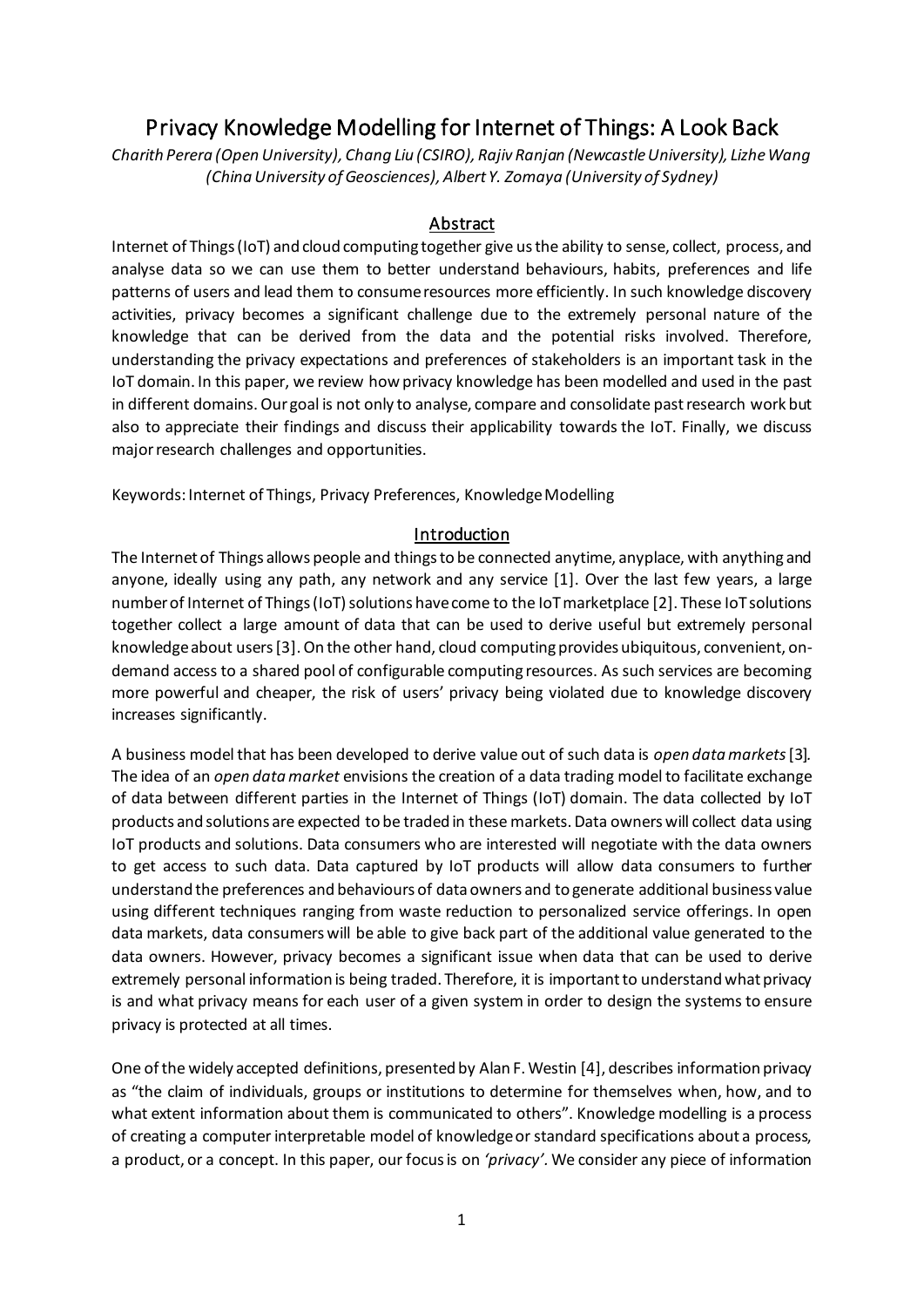that can be used to understand the privacy expectation of an individual in any given context as privacy knowledge.

Our objective in this paper is to survey how privacy knowledge has been modelled in the past in different domains. It is important to note that we do not intend to review an exhaustive amount of past work, but to capture insights from a broad range of approaches. We also discuss how past approaches can be used or are relevant in the IoT domain. In web domain, only the users' online activities are captured. In contrast, IoT systems can capture users' activities and behaviours 24/7 through various kinds of devices. Therefore, IoT domain poses significant privacy risks compared to web domain. We also analyse different privacy modelling approaches to identify any common patterns and applications.

In the rest of this paper, we briefly look back at major attempts in the past towards giving privacy control to users. Next, we examine how privacy knowledge has been modelled by researchers in the past including the factors they have considered in their models, techniques used to implement it, application domains and so on. Then, we present lessons learnt from our review by identifying major highlights from past work and providing insights into future work. Finally, we discuss a few major research challenges, namely the importance of developing a comprehensive privacy knowledgemodel for IoT and the importance of developing non-intrusive user privacy preferences knowledge acquisition techniques, before we conclude the paper.

#### Privacy Knowledge Modelling: Historical View

In this section, we review one of the major privacy preference modelling approaches of the past, namely Platform for Privacy Preferences (P3P) (w3.org/P3P) [5]. We consider P3P as a key milestone of modelling privacy preference despite its failure due to various reasons as discussed later. P3P is not designed for IoT but for the web domain where it can only attempt to protect user privacy during online web browsing activities. Further, it is important to understand what P3P is, how it has been designed to work, and why P3P failed in order to propose the next generation privacy preferences modelling approaches, especially for newer paradigms such as open data marketsin IoT. Examination of P3P will help us to understand the challenges in privacy modelling and eventually privacy management.

P3P is a protocol allowing websites to declare their intended use of information they collect about web browser users. P3P is not an ontology-based model, but an XML mark-up language based description model. The initial intention was to give users more control of their personal information when web browsing. P3P is a machine-readable language that helps to express a website's data management practices. In P3P, information is managed based on privacy policies of the users as well as the websites.

P3P works as follows. First, the websites specify a set of policies defines their intended use of personal information that may be gathered from their site visitors. From the other end, users are required to define their own set of preferences for collection and processing of personal information by the sites they visit. When a user visits a site, P3P compares the user's policy with the policy ofthe website. The comparison primarily evaluates what personal information the user is willing to release, and what information the website wants to receive. However, if the two sets of privacy policies do not match, P3P will advise users and ask if they are willing to proceed to the site despite the risk of giving up more personal information. It is important to note that users are in a somewhat helpless situation here with limited options to proceed. P3P is designed as a way to express privacy preferences but not as a negotiation framework. Therefore, P3P privacy profiles are designed to be static. For example, a user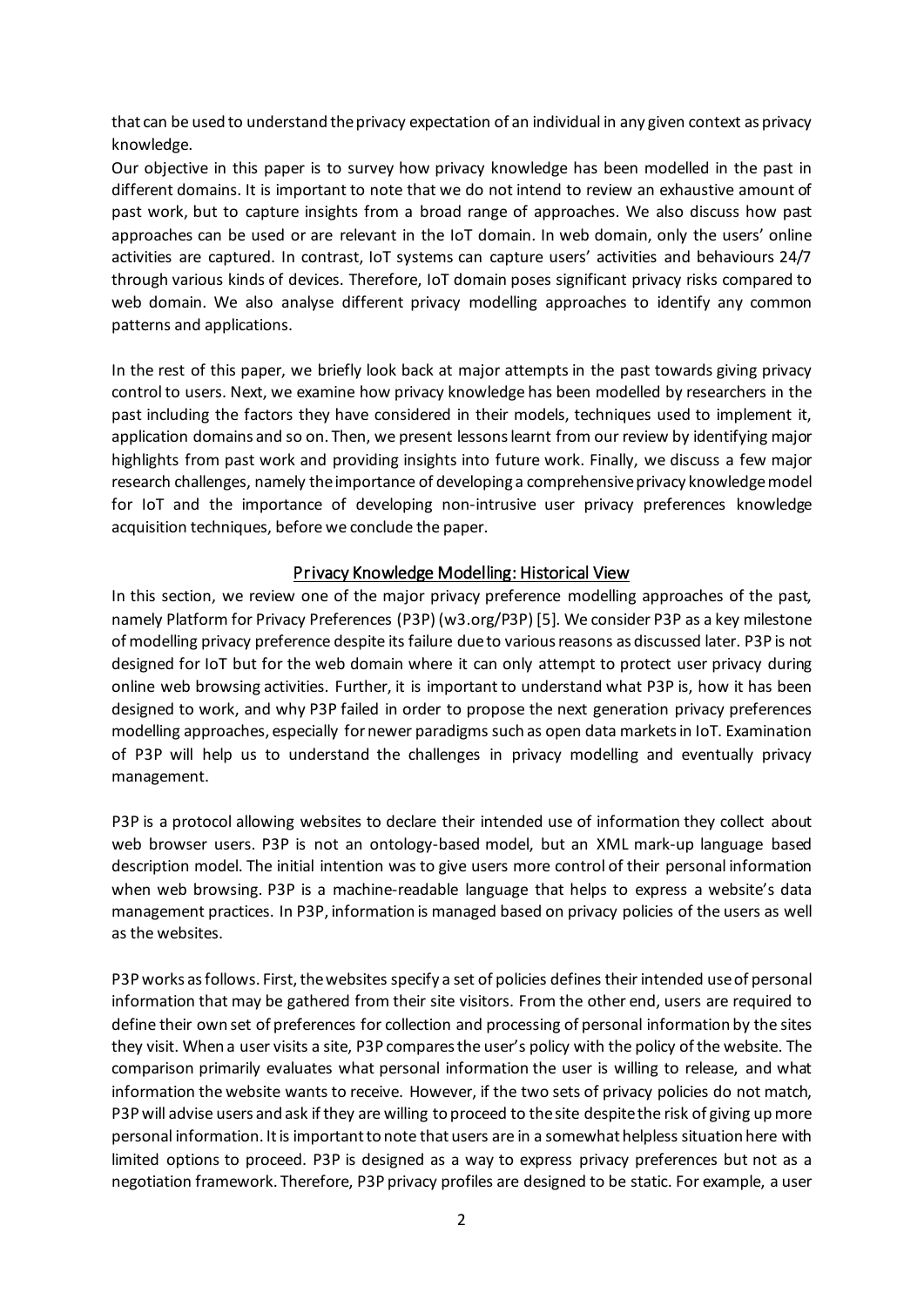may define a privacy policy saying that information about their browsing habits should not be collected. If the policy of a website states that a cookie is used for this purpose, the browser automatically rejects the cookie. However, it is likely that key parts of the website's functionality will depend on this cookie and by rejecting it the user's experience will be degraded. As a result, most of the time, websites tend to get the information they want. The only exception would be if users in large numbers decide not to visit a particular website due to that website's unreasonable privacy policies; the website may implicitly be pressured to change its own policies. [Figure 1](#page-3-0) summarizes the main content of a privacy policy in P3P.

#### Which information the server stores

- •Which kind of information is collected (identifying or not)
- •Which particular information is collected (IP address, email address, name, etc.)

Use of the collected information:

- •How this information is used (for regular navigation, tracking, personalization, telemarketing, etc.)
- •Who will receive this information (only the current company, third party, etc.)

Permanence and visibility:

- •How long information is stored
- •Whether and how the user can access the stored information (read-only, opt-in, opt-out)

Figure 1: Main Content of P3P

<span id="page-3-0"></span>Despite its lack of adoption due to various technical difficulties and lack of value, P3P brings an important ideology of allowing users to define their privacy expectations. P3P puts users in control of their privacy. Ideologically, P3P and our proposed knowledge model share objectives for expressing privacy. Machine interpretability is one of the key objectives in P3P. For example, once privacy preferences are defined by both websites and users, remaining interactions could occur almost autonomously with minimum human intervention. This is also one of the main priorities in open data markets as we envision a large number of data trading transactions.

In open data markets, data owners and consumers should be able to collectively define their privacy preferences and policies in such a way that machines can take over the trading negotiations and act on behalf of data owners and consumers. Building a common knowledge model using ontologies increases the ability to conduct trading activities autonomously. P3P intended to create an open and transparent method to express privacy preferences. It also intended to make it easier for users to set privacy policies.

Despite all the potential benefits, P3P failed [6] to receive the necessary attention from browser makers, Internet advocates and institutions. The Electronic Privacy Information Center (EPIC) identifies P3P as a "*complex and confusing protocol that will make it more difficult for Internet users to protect their privacy*" [6]. One of the drawbacks in P3P is that it will effectively exclude good web sites that lack P3P code even though the privacy practices of these sites may far exceed sites that are P3P-compliant. Another challenge is the lack of any means to enforce privacy policies. Another criticism towards P3P is over a lack of effective ways of educating people on the level of privacy and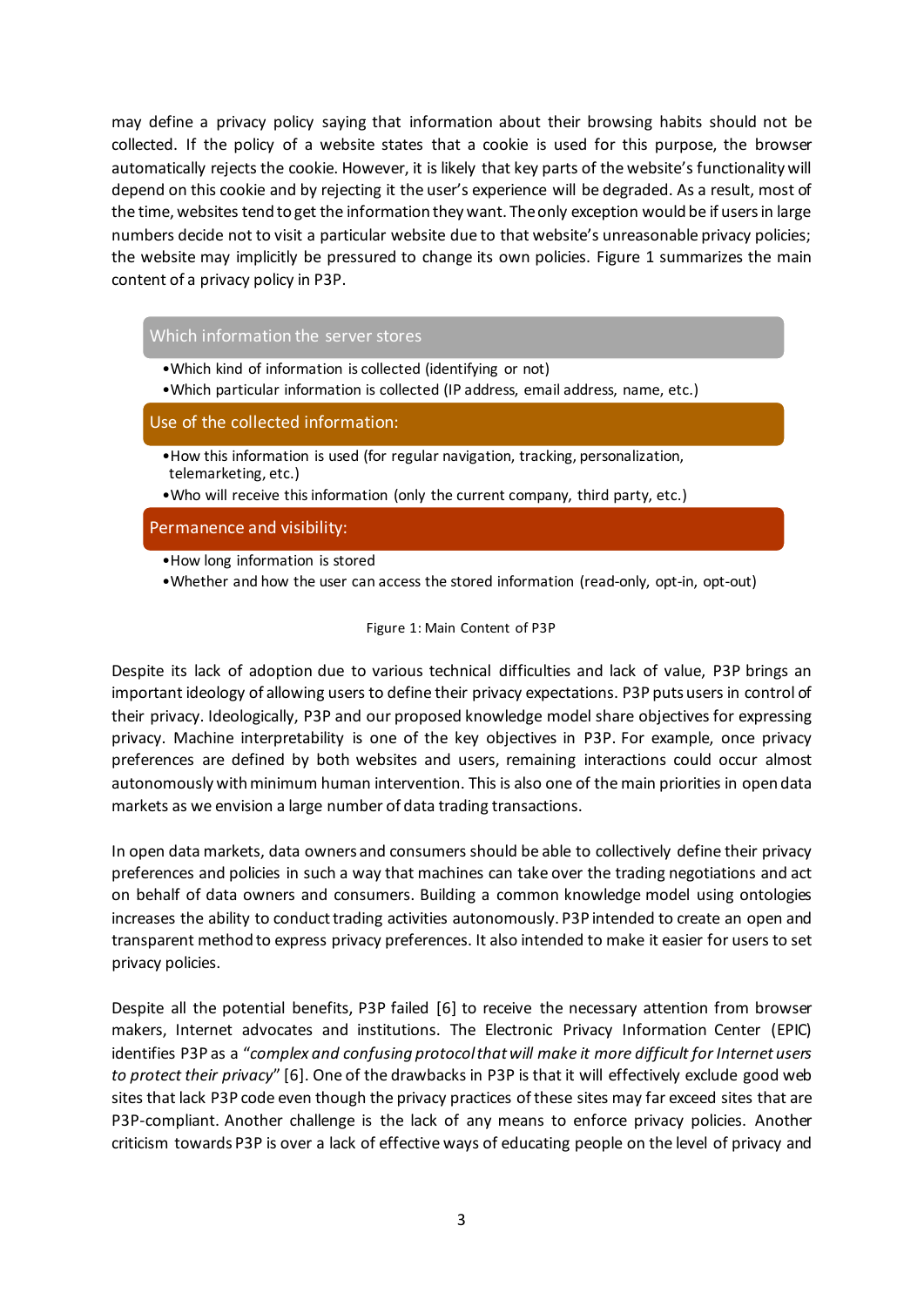what P3P actually does to protect people. As mentioned earlier, this make it harder for non-technical users to understand and configure P3P based on privacy expectations.

Now let us discuss why we need something similar to P3P in open data markets in the IoT domain in order for data trading to occur and why such an approach would work despite P3P being a failure. It is also important to identify ways to overcome the above mentioned issues that disrupted the adoption of P3P. In open data market environments, each data owner may have his/her own privacy preferences. The data they would like to trade with other parties may vary based on number of factors such as type of data, type of data consumer, the purpose of data collection, how the data is managed, risks involved, expected return, and so on. From data consumers' point of view, factors such as accuracy of the data, frequency of the data capture, frequency of the data communication, the amount of value that can be generated by using the data, play a significant role when deciding whether to buy data from a certain data owner.

As mentioned earlier, data consumers are not interested in buying data from one or two data owners. In order to derive useful knowledge, data consumers need to gather process data on a large scale (i.e. >10,000). Such knowledge will help data consumers to save substantial amounts of waste or to generate new customer value. Part of such value will be given back to data owners to attract them again as potential data sellers. In traditional market settings, a trade would occur when the buyer perceives a certain product (or a service) as equally or more valuable to him in comparison to the price the seller is expecting in return. Similarly, a data trade between a data owner and a data consumer depends on perceived privacy risks and benefits. If the data owners perceive that they get a return sufficient to trade off with the privacy risks involved, they will agree to sell their data.

In open data markets, we intend to use privacy preferences models to conduct data trading negotiations between data owners and consumers instead of making strict decisions based on static privacy profiles. That means both data owners and consumers may be willing to change their privacy expectations based on privacy risks and rewards involved in each trading occurrence. This is a different approach compared to the P3P approach where static privacy preferences are compared between websites and users. In order to conduct data trading as well as to perform automated risk benefits negotiations, we need to capture and model a certain amount of information from both data owners and consumers.

To support P3P, W3C has also developed and recommended a language called APPEL (A Privacy Preference Exchange Language) (w3.org/TR/P3P-preferences) that can be used to express user privacy preferences. Using the APPEL language, users are allowed to express their privacy preferences using a set of preference-rules, which can then be used by software to make automated or semi-automated decisions regarding the acceptability of machine-readable privacy policies from P3P enabled Web sites. The major weakness of APPEL is that it can specify only what is *unacceptable* for a user, but not what is *acceptable* for a user. The IoT demands a more comprehensive approach towards privacy modelling, purely because it envisions to deal, not only with our online lives, but also with offline everyday lives. Due to this, privacy risks will grow exponentially.

#### Evaluation of Research Efforts: Modelling and Applications

In the previous section, we discussed why modelling privacy is important, how privacy has been handled in the past, and identified the major challenges in modelling and managing user privacy in a web browsing context. In this section, we review a broad range of past experiences in modelling privacy knowledge in different application contexts.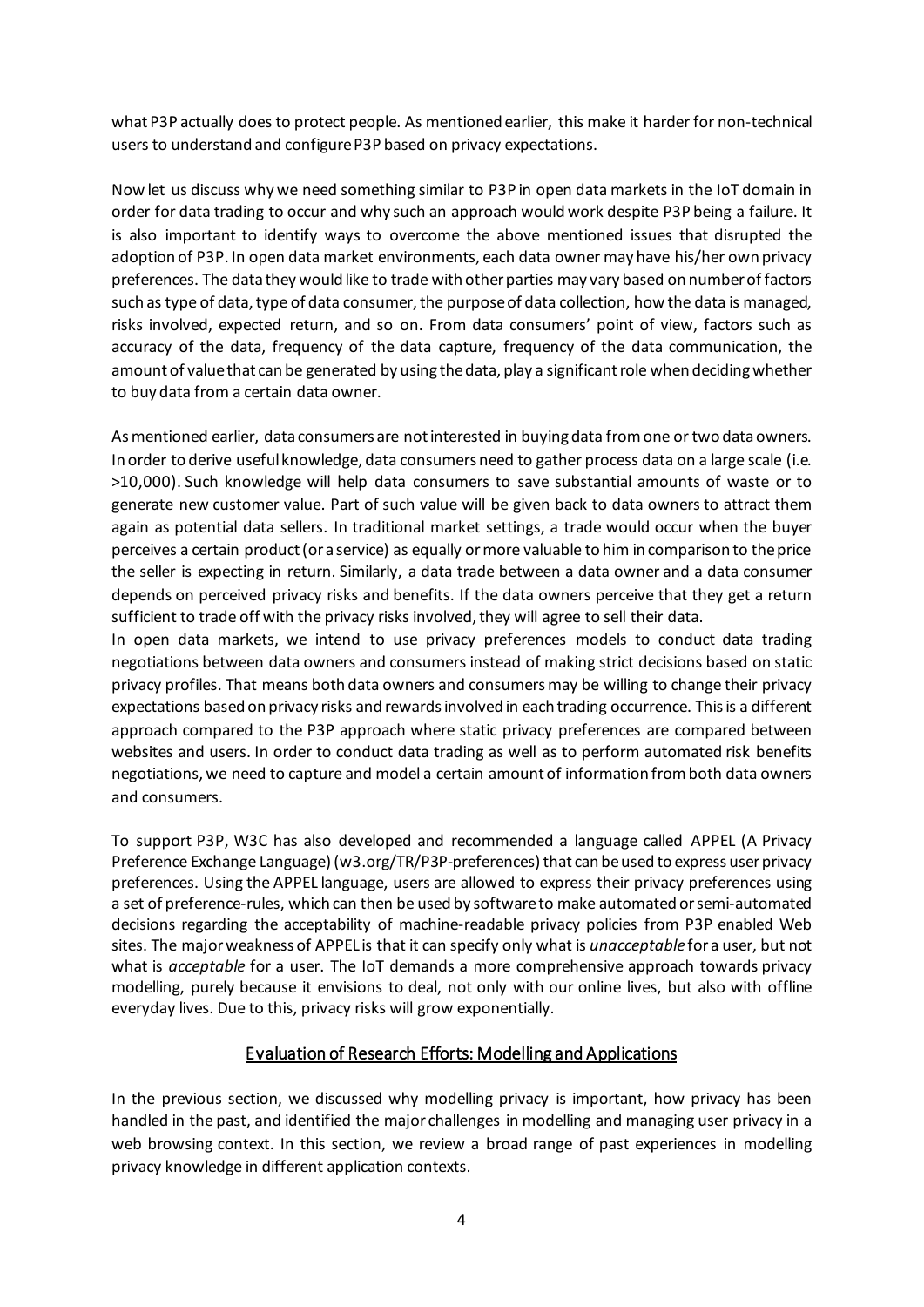#### Non-Ontology based Privacy Knowledge Modelling

• Jaroucheh at al. [7] proposed a context information dissemination framework based on privacy policies. Their application domain is a smart university where university staff and students across different universities who collaborate with each other get to keep updated about each other's current activities, status and interests and to exchange information so that they can avoid disturbing and interact more efficiently. Context information about each person is gathered through online services such as Google Wave. Custom defined XML schemas have been used to model user privacy requirements and the users in the system get to decide which consumer is allowed to access their context information (e.g. location) at any given time. Context information is protected by these policies and only released to the authorised personnel.

#### Ontology based Privacy Knowledge Modelling

- Zhang and Todd [8] have developed a privacy ontology for context-aware systems. Towards developing this *privacy ontology*, they have adopted P3P terminology and created corresponding classes and properties. A *Privacy Rule* class is defined to represent privacy preferences set by users. Every privacy rule is expressed with two elements: *Data* (Data class) and *Conditions* (Condition class). The *Conditions* class contains all conditions under which a user is willing to disclose data. As also mentioned in the P3P specification, the conditions can be classified based on various individual preferences including recipients of data, purposes of data collection, duration that data will be kept by recipients, a user's access privilege to his personal data once stored by recipients, and ways of handling disputes. In this approach each data item (or collection) is attached to a rule that comprises of set of conditions as mentioned above.
- Sacco and Passant [9] have proposed a lightweight vocabulary built on top of Web Access Control (WAC) (w3.org/wiki/WebAccessControl) that enables users to create fine-grained privacy control for their data. Similar to the above approaches, the access restrictions are put in place on an individual resources level (i.e. document level not data items within the document level). Web Access Control is a vocabulary that defines access control privileges in web documents.
- Hu and Yang [10] have also adopted a similar ontology where resources are protected at resource level through conditions. They have modelled factors such as purposes (allowed and not allowed) to use data, use time period for data retention, who (i.e. data consumers) allowed to access data and not allowed to access data, and obligations. One of the highlights in this work is that capturing is both allowed and not allowed separately (e.g. users and purposes). This provides an additional opportunity when evaluating a given data request and certain information is not evaluable. As a result, global rules can be defined to allow a data request if a data owner has not explicitly defined certain factors. This may also combine with other factors. An example condition would be if the data consumeris a research institute, allow data even if they have not defined the data retention period exactly.
- Kost et al. [11] have gone a step beyond to identify ten factors that need to be captured by privacy preferences modelling namely, purpose, consent, limited collection, limited use, disclosure, retention, accuracy and context preservation, security, openness, and compliance. In comparison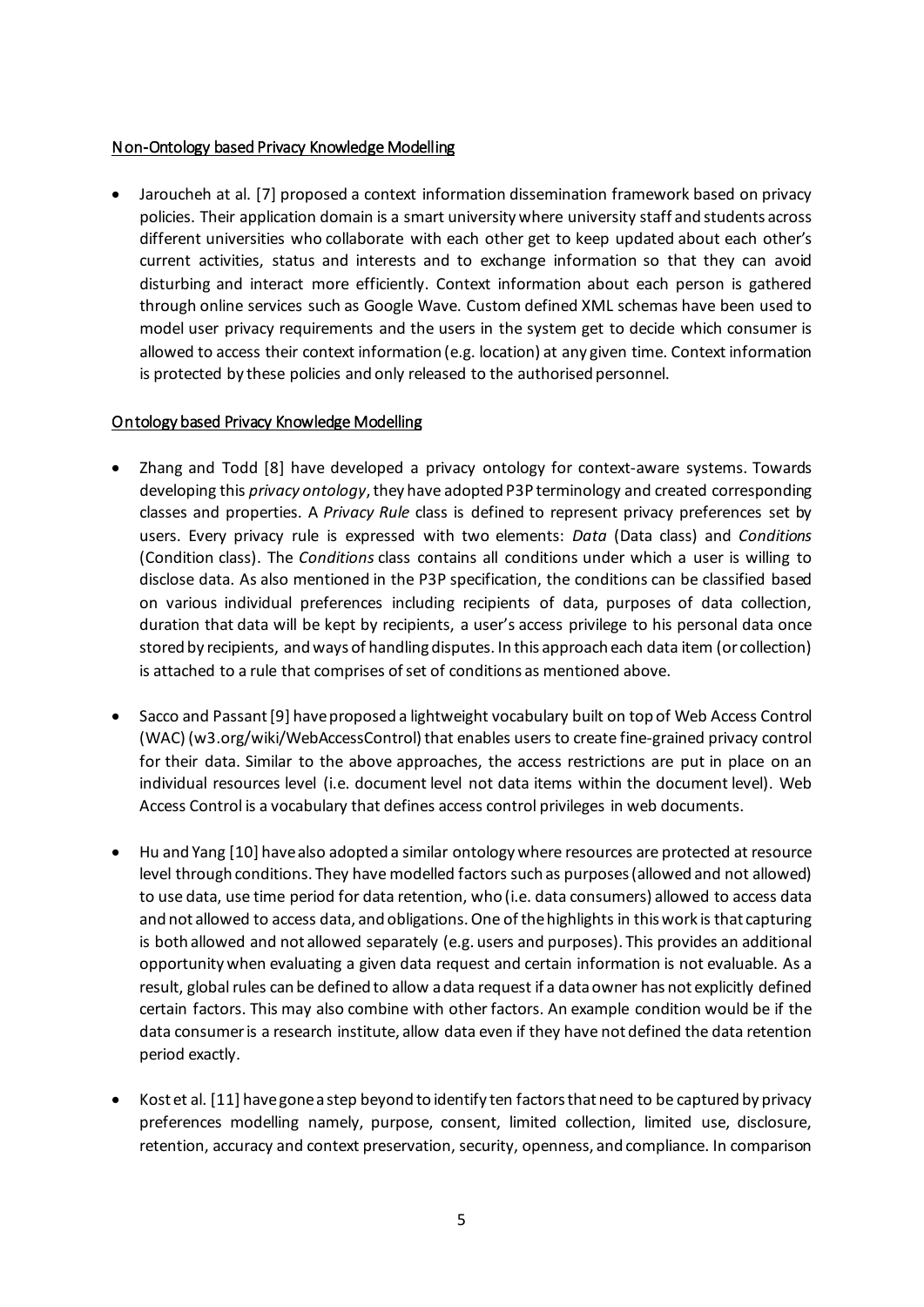to above approaches, this work has highlighted the importance of capturing a much broaderrange of information about a particular data collection and analysis task.

- Ahmed et al. [12] included a much broader set of privacy concepts in their knowledge model. A highlight of this work is modelling knowledge that describes how data will be treated during the data communication, transfer, storage and data processing. PROACT [13] is an ontology designed for ambient environments which also captures detailed information about data processing mechanisms such as data collection, data transfer, data storage and so on.
- In their work, Youssef et al. [14] proposed a model to capture privacy preferences of mobile consumers. One of the significant features of this ontology is that it captures incentives. They analysed different types of promotion and found the following classes: 1) monetary, 2) coupon, 3) time slack, 4) extra items, and 5) payment on instalments. In relation to each incentive class, users get to specify expected values as well.
- Bodorik et al. [15] have also proposed a privacy preferences model. It allows users to place restriction based on factors such as purpose of data usage, data recipient (i.e. data consumer), data retention, sdispute, remedy, and access control (i.e. who has access to data). Some of the purposes they have listed are admin, develop, tailoring, pseudo-analysis, pseudo-decision, individual-analysis, individual-decision, contact, historical, telemarketing and other-purpose. Similarly, some of the options under retention is no-retention, stated-purpose, legal-requirement, indefinitely, business-practices. Similar retention details are presented by [16] and [17] as well.
- Rei [18] is a highly expressive policy language which enables users to specify their privacy preferences. *Rule Priority* is an interesting concept presented in Rei which enables the ability to define different combinations of conditions with different outcomes. In contrast, previous approaches only allowed one rule with multiple conditions where all the conditions need to be met in order to get access to data. Such expressions are very important in data market negotiations where users may want to define different sets of privacy preferences conditions based on the type of the data consumer. For example, a data owner may expect the data consumer to perform limited knowledge discovery if the data consumer is a commercial entity. However, the same data owner may grant unlimited knowledge discovery for not-for-profit medical research institutes based on his personal views, beliefs, and value systems.
- To a growing list of factors to be modelled in an *ideal* privacy knowledge model, Martimiano et al. [19] proposed the inclusion of trust levels. Even though the paper vaguely explained what trust levels are with fixed sets of classes with static assignments such as close family, unknown person, known person, close friend, co-worker. However, this scheme of categorising is most suited to the Facebook type categorization where an individual can only be a friend or not a friend. In contrast Martimiano et al.'s approach is much more aligned with how social interactions actually work. Anotherwork that has highlighted the importance of modelling trust is [20].

So far we evaluated a number of different privacy knowledge modelling approaches. In Table 1, we summarize all of these discussions by listing each approach, their primary application domain, and the factors they have identified as important for inclusion in their knowledge models.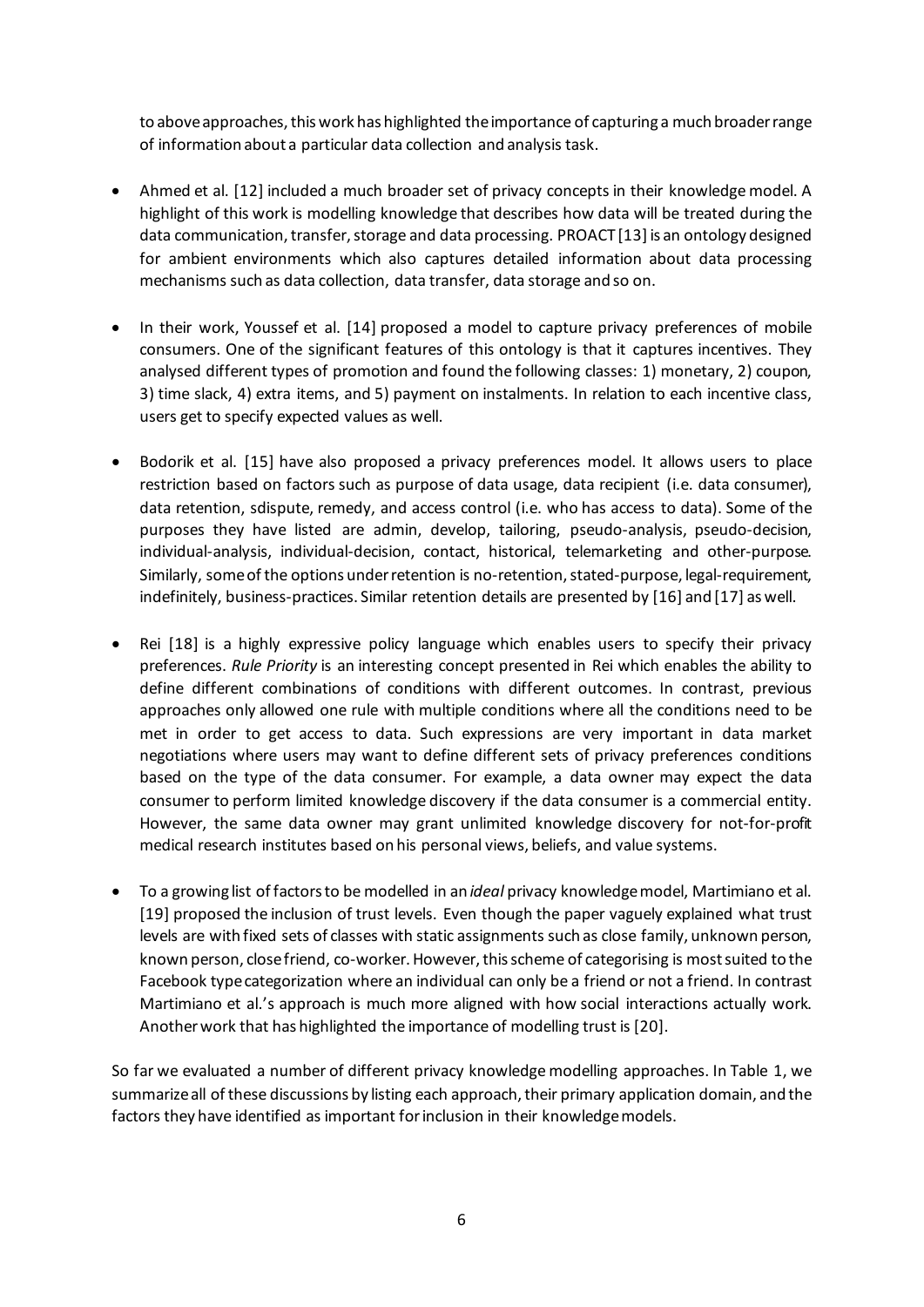<span id="page-7-0"></span>

|                   |                                             | <b>Factors Identified and Modelled</b>                                                                    |                           |                         |                         |                    |                  |                    |                           |                         |                      |                   |                   |                         |                                   |             |                    |
|-------------------|---------------------------------------------|-----------------------------------------------------------------------------------------------------------|---------------------------|-------------------------|-------------------------|--------------------|------------------|--------------------|---------------------------|-------------------------|----------------------|-------------------|-------------------|-------------------------|-----------------------------------|-------------|--------------------|
| <b>Citation</b>   | <b>Modelling</b><br>Language<br><b>Used</b> | Primary<br><b>Application</b><br><b>Domain</b>                                                            | Data                      | Data Consumer           | Time / Retention Period | Purpose            | Dispute / Remedy | Access             | Policy / Disclosure       | Actions                 | Obligations / Limits | Data Consumer(Opt | Purpose (Opt out) | Consent                 | Techniques Used*                  | Incentive   | Trust              |
| $[7]$             | <b>XML</b>                                  | <b>Smart University</b>                                                                                   | $\mathbf x$               | $\overline{\mathbf{x}}$ | $\mathbf{x}$            |                    |                  |                    |                           |                         |                      |                   |                   |                         |                                   |             |                    |
| [8]               | Ontology                                    | <b>Ubiquitous</b><br>Computing                                                                            | $\mathbf x$               | X                       |                         | $\mathbf{x}$       | $\mathbf x$      | $\mathbf x$        |                           |                         |                      |                   |                   |                         |                                   |             |                    |
| [9]               | Ontology                                    | <b>Linked Data</b>                                                                                        | $\boldsymbol{x}$          | X                       |                         | $\mathbf{x}$       |                  | $\boldsymbol{x}$   |                           |                         |                      |                   |                   |                         |                                   |             |                    |
| $[10]$            | Ontology                                    | Healthcare                                                                                                | $\mathbf x$               | $\mathbf x$             | X                       | $\mathbf{x}$       |                  | $\mathbf{x}$       | $\mathbf{x}$              | $\mathbf x$             | $\boldsymbol{x}$     | $\boldsymbol{x}$  | $\boldsymbol{x}$  |                         |                                   |             |                    |
| $[11]$            | Ontology                                    | Transportation                                                                                            | $\mathbf{x}$              | X                       | X                       | $\mathbf{x}$       |                  | X                  | $\mathbf{x}$              |                         | $\mathbf{x}$         |                   |                   | $\overline{\mathbf{x}}$ |                                   |             |                    |
| $[12]$            | Ontology                                    | Personal<br>Information<br>System                                                                         | $\boldsymbol{\mathsf{x}}$ | $\boldsymbol{x}$        | X                       | $\mathbf{x}$       |                  |                    | $\boldsymbol{\mathsf{x}}$ |                         |                      |                   |                   |                         | C<br>T<br>$\overline{\mathsf{s}}$ |             |                    |
| $[13]$            | Ontology                                    | Mobile E-<br>commerce                                                                                     | $\pmb{\mathsf{x}}$        | $\boldsymbol{x}$        | $\boldsymbol{x}$        |                    |                  |                    |                           |                         |                      |                   |                   |                         |                                   | $\mathbf x$ |                    |
| $[14]$            | Ontology                                    | $\overline{\phantom{a}}$                                                                                  | $\boldsymbol{x}$          | $\boldsymbol{x}$        | $\boldsymbol{x}$        | $\pmb{\mathsf{x}}$ |                  | $\pmb{\mathsf{X}}$ |                           |                         |                      |                   |                   |                         |                                   |             |                    |
| $[15]$            | Ontology                                    | <b>Web Services</b>                                                                                       | $\boldsymbol{x}$          | X                       | $\boldsymbol{x}$        | $\mathbf{x}$       | $\mathbf{x}$     | $\mathbf{x}$       |                           | $\overline{\mathbf{x}}$ | $\mathbf{x}$         |                   |                   |                         |                                   |             |                    |
| $[16]$            | Ontology                                    | E-commerce                                                                                                | X                         | X                       | X                       | X                  |                  |                    | $\boldsymbol{x}$          |                         |                      |                   |                   | $\pmb{\mathsf{x}}$      |                                   |             |                    |
| $[18]$            | Ontology                                    | <b>Ubiquitous</b><br>Computing                                                                            | $\boldsymbol{x}$          | X                       |                         | $\mathbf{x}$       |                  | $\boldsymbol{x}$   |                           |                         |                      |                   |                   |                         |                                   |             | $\pmb{\mathsf{x}}$ |
| $[17]$            | Ontology                                    | <b>Service Oriented</b><br>Architecture                                                                   | $\mathbf x$               | X                       | X                       | X                  |                  | X                  | $\boldsymbol{x}$          | X                       | $\boldsymbol{x}$     |                   |                   | X                       | $\mathbf c$                       |             |                    |
| $\overline{[19]}$ | Ontology                                    | Ubiquitous<br>Computing<br>*Techniques used: Data Collection (C), Data Transmission (T), Data Storage (S) | $\boldsymbol{\mathsf{x}}$ | X                       | X                       | $\boldsymbol{x}$   |                  | X                  | $\boldsymbol{x}$          | $\boldsymbol{x}$        |                      |                   |                   |                         | C<br>T<br>$\overline{\mathsf{s}}$ |             | $\pmb{\times}$     |

*Table 1: A Summary of factors modelled in past privacy knowledge modelling approaches*

#### **Lessons Learnt**

One of the important trends we observe is the increasing adoption of ontologies (e.g. OWL, RDF) to model privacy knowledge [8]. This trend is especially true with recent work. Other than ontologies, researchers have also used custom defied XML schemes [7] to mode privacy. For example, the P3P approach discussed earlier is driven by an XML schema. An ontology defines a common vocabulary for researchers who need to share information in a domain. They allow capture of the meaning between different concepts. It includes machine-interpretable definitions of basic concepts in the domain and relations among them. Further, ontologies promote the reuse of domain knowledge. In contrast, XMLlike markup languages are typically used to structure data but not able to capture the semantics and relationships. As discussed earlier, one of the main weaknesses in the P3P approach was difficulty in arriving at an agreed-upon vocabulary. Ontologies can address this issue reasonably well as it allows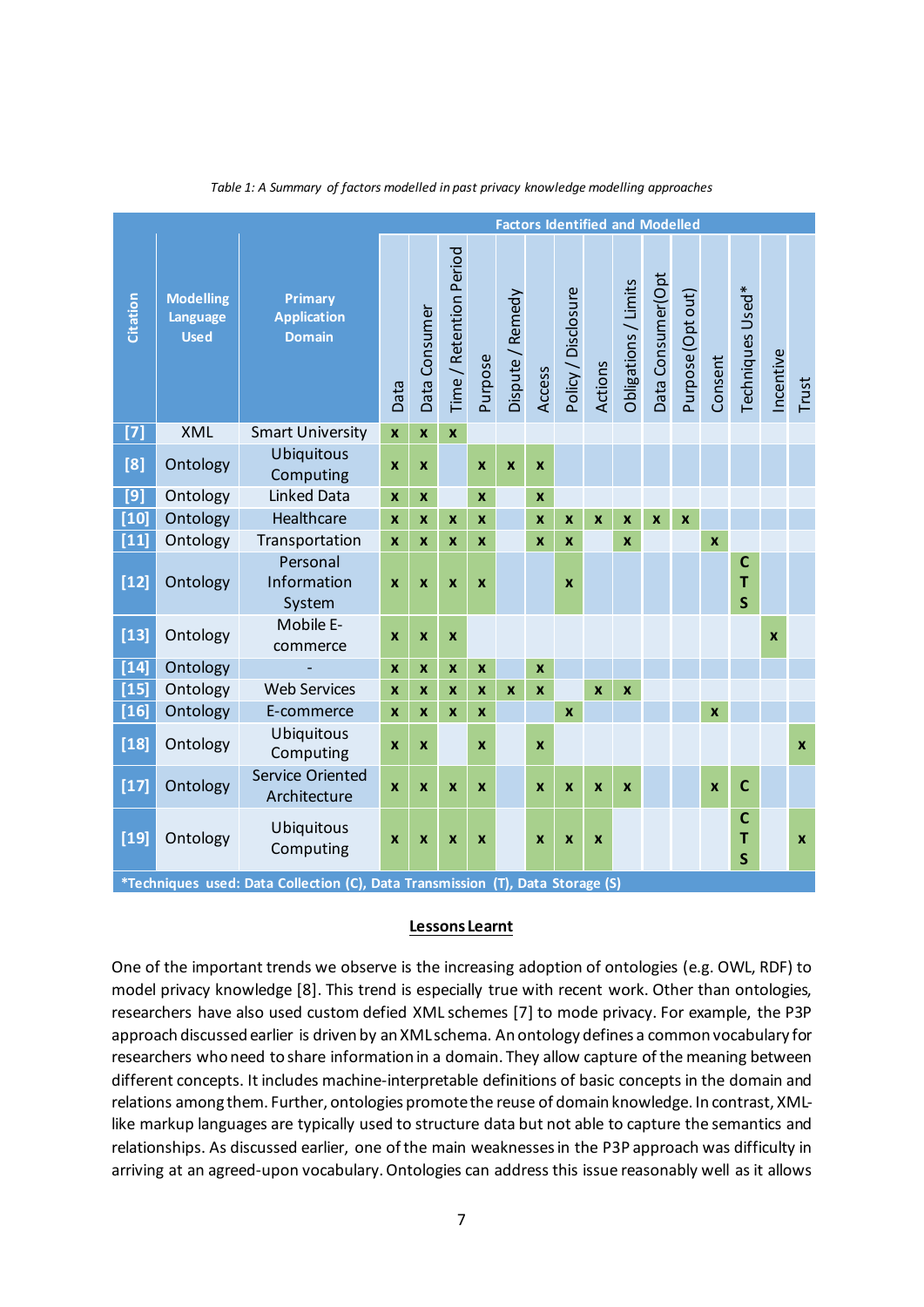modeling of relationships between similar terms so the agreements are not critical compared to markup language based modeling.

Another advantage of employing ontologies to model privacy knowledge is that they allow privacy policies to be defined at both data level (i.e. instance level) and class level which is very convenient for the users. Instance level rules should be given priority and class level rules could be used in the absence of instance level rules.

Privacy preferences of users may change over time where ideal systems should be able to adapt autonomously. Especially in IoT as well as in open data market scenarios, it is important to understand users' privacy needs proactively and predict their preference ahead of time so the data owners do not have to deal with privacy configurations.

One of the common weaknesses in these approaches is the lack of support to capture and model information about data management techniques. For example, what techniques are used to store data (e.g. encryptions techniques), how data will be routed (e.g. torproject.org), are important factors for data owners as they may have direct impact on their opinion on whether to share data with a particular data consumer or not. Even though some approaches have highlighted the importance of modelling data management related information, proper technique-level vocabulary and concepts are not being introduced.

In general, most of the approaches use some kind of privacy policy in some form such as rules, preferences, conditions, and so on. Policies typically define who can access a certain resource and under which conditions, how data should be provided to data consumers, and how the provided information will be used and so on. Such privacy preference configuration could be exhaustive, if done at data item level. However, usage of ontologies makes this somewhat simpler by supporting class level policy definitions

Based on a number of privacy regulations such as US, EU and OECD, Garcia et al. [16] have presented a number of privacy requirements that need to be considered when developing a privacy knowledge model. In [Figure 2,](#page-9-0) we expanded their requirement list based on the lessons learned by evaluating past approaches as presented in [Table 1.](#page-7-0) We also recommend to support the needs of IoT and open data markets.

#### **Future Research Directions, Challenges and Opportunities**

In this section, we briefly highlight a few major research challenges that need to be addressed in the future, with a particular emphasis on the needs of the IoT [1] and open data markets [3].

#### **Privacy Preferences Modelling and User Profiling**

Privacy Preferences profiling is the task of modelling user preferences in a common structure. There are many factors that could impact a user's privacy preferences especially in the IoT domain as well as in open data market scenarios. One major challenge is to find all kinds of factors that could make an impact on users' minds when they think about their privacy expectations. For example, when participating in open data markets [3], some users (i.e. data owners) may consider the reputation of data consumers as the most important factor to be considered when making their decisions whether to trade data or not. However, for some users, the purpose of the data collection may be the most significant factor. At the same time, some factors could be completely meaningless to some users depending on their level of technical knowledge. For example, the type of encryption supported by a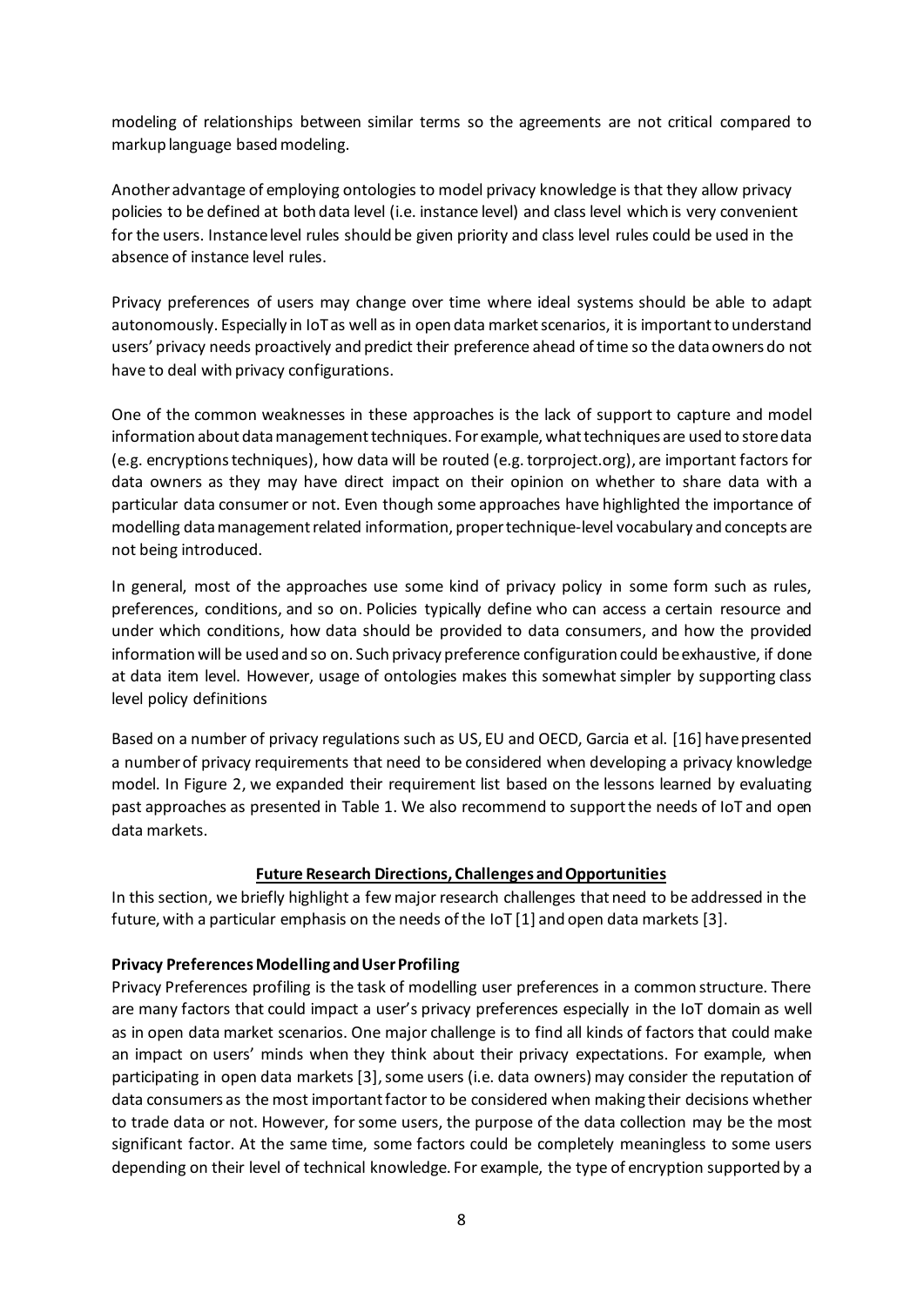A description of what data are collected and how they are used by data consumers should be available to data owners.

Data owners should be able to agree with the collection of their data before it happens.

The techniques used to collect a data item should be identified.

The collector (e.g. Data Consumer) of a data item should be identified.

The purposes for which a data item is collected should be identified.

The entities (e.g. third party) to which a data item is disclosed by its collector should be identified.

The data items to be collected should be identified.

The retention time of a data item should be identified.

Data consumers should indicate if data owners are allowed to complete, correct and update their retained data.

Data consumers should indicate if data owners can request records on how their data have been used, in formats understandable by data owners and with known delays and charges.

Data consumers should indicate if data owners are able to request copies of data on them, in formats understandable by data owners and with known delays and charges.

Data consumers should clearly inform data owners regarding what kind of knowledge is expected to be discovered using their data.

Data owners should know the risks, their impact level of sharing (trading) a particular type of data before sharing (trading) occurs.

Data owners and the data consumers should come to an agreeent regarding the reward that the data owners may receive as a return for taking the risks of sharing their data.

Reward types associated with sharing data need to be identified clearly before any data sharing would occur.

Data owners should be able to apply d*ata quality reduction* techniques before data is being sent to the data consumers to reduce privacy risks.

Both data owners and data consumers should agree on which d*ata quality reduction* techniques will be used.

<span id="page-9-0"></span>*Figure 2: Privacy Preferences Modelling Requirements[The proposed extensions are marked in green]*

given data consumer may have no impact on the mindset of non-technical users as they are not capable of evaluating and understanding the value of encryption.

The advantage of modelling privacy knowledge of each user is that it allows both humans and machines to share a common vocabulary. Modelling the privacy preferences in a machine interpretable way enable development of smart systems that would automatically understand user preferences and act accordingly. For example, in highly dynamic environments such as the IoT,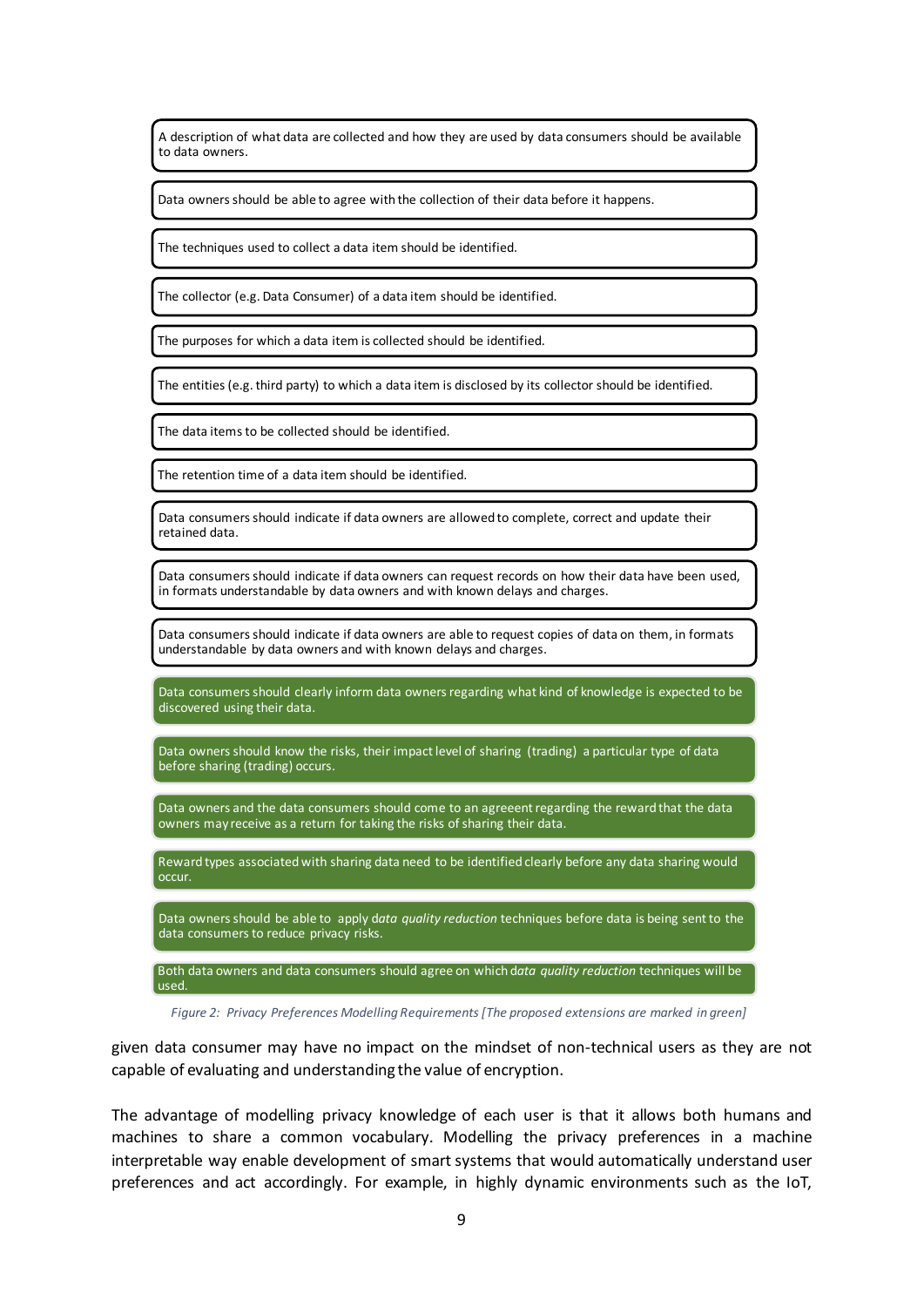automated configuration of privacy preferences would be significantly helpful for users as it might reduce the users' workload as well as privacy concerns. Further, a common understanding will help different software programs to use the privacy knowledge model to provide different types of value added services such as proactive privacy preferences configuration, learn user behaviour over time and predict users' privacy expectations and so on. Additionally, a common privacy preference knowledge model would be helpful in conducting data trading negotiations in open data market environments[3]. In summary, an ideal privacy knowledge modelshould be able to capture any piece of information that would potentially make an impact on privacy. Secondly, such models should be able to capture users' priorities where each user may treat different factors with different priorities.

#### **User Privacy PreferencesAcquisition**

In addition to building privacy preferences knowledge models, it is also important to develop techniques that can be used to acquire preferences from users in a non-intrusive manner. Once we have the privacy preferences knowledge model, which can be considered as the template, the next challenge is to acquire users' (e.g. data owners') privacy preferences with minimum human intervention. Asking for too much information about preferences from data owners may overload them, while a lack of information could lead to a violation of their privacy expectations. Recommender systems could be useful in addressing this issue where a basic template for each user may be built by analyzing and studying similar users (e.g. demographics). Towards this, limited questions and answer mechanism can be employed to identify users' personalities so recommender systems can predict some parts of the privacy preferences. Then, users can be questioned again to fill the remaining essential privacy preferences parameters. One of the main challenges from data consumers' perspective is scalability and cost associated with data acquisition. Data acquisition negotiations need to be done individually with each data owner. Even though a single data trading transaction may not consume substantial amount of computational resources, large numbers of such transactions will surely do. Therefore, data acquisition negotiations algorithms should be efficient and scalable.

#### **Conclusions**

This survey provides an overview of how privacy knowledge of users has been modelled in different domains in the past. We presented different techniques of privacy preference modelling techniques from XML based mark-up languages to more semantically enriched ontologies. We also reviewed different privacy related concepts captured and modelled by different projects to supporttheir unique needs. After comparing projects, we identified some commonweaknesses in the existing approaches in modelling privacy knowledge and why the Internet of Things domain demands a more comprehensive privacy knowledge modelling approach. Finally, we discussed major research challenges and opportunities. We recommend to develop a comprehensive knowledge model that is capable of capturing user privacy knowledge. Specially, we argue that ontologies represent the most appropriate method of modelling privacy knowledge due to its ability to support modelling of relationships between concepts and automated reasoning. Further, we recommend conducting research into developing techniques that are capable of acquiring privacy preferences autonomously, with limited intervention from users, to avoid overloading them.

#### **Acknowledgement**

Dr. Charith Perera's work is funded by European Research Council Advanced Grant 291652 (ASAP).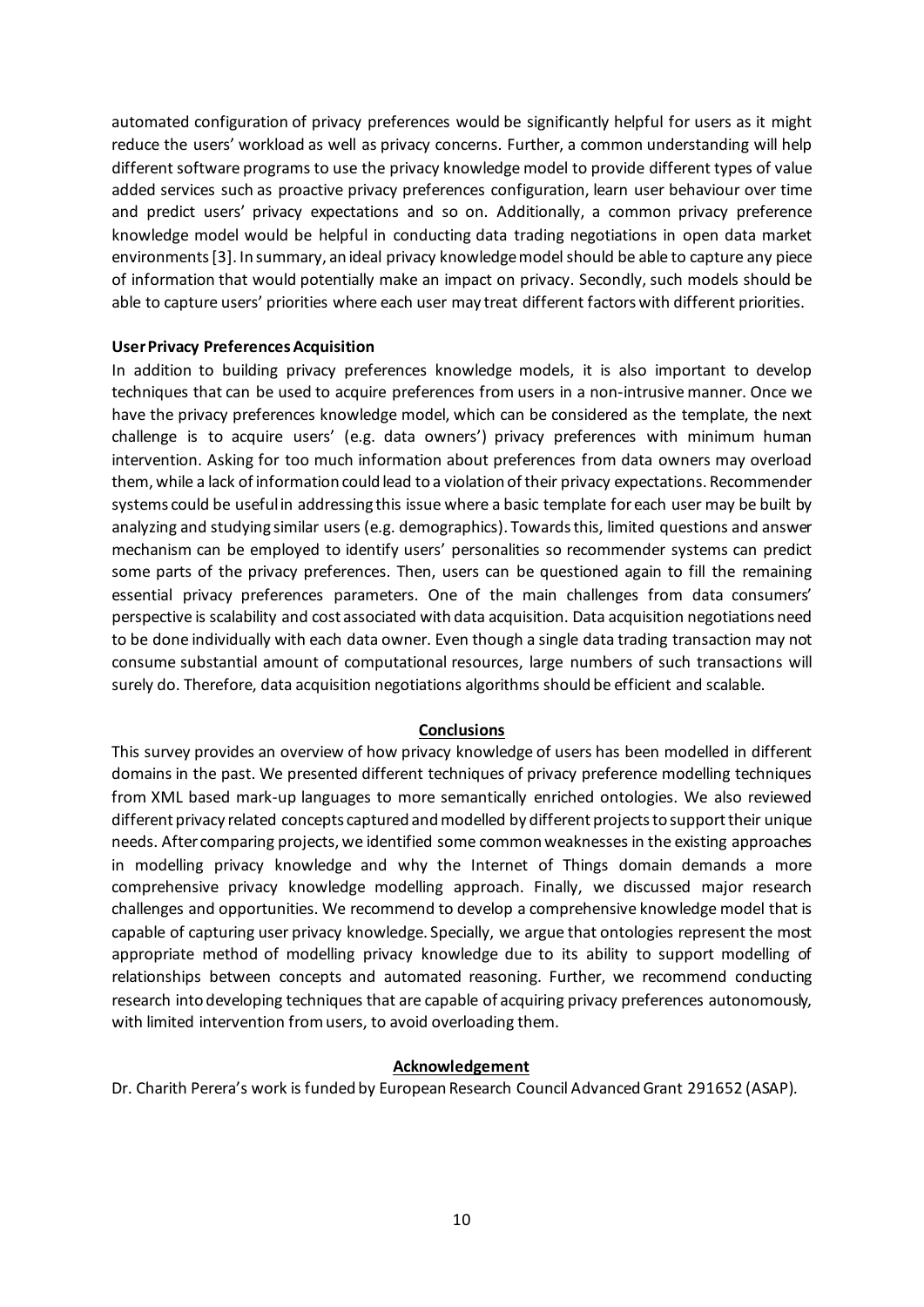#### References

- [1] C. Perera, A. Zaslavsky, P. Christen and D. Georgakopoulos, "Context Aware Computing for The Internet of Things: A Survey," *Communications Surveys Tutorials, IEEE,* vol. 16, no. 1, pp. 414- 454, 2013.
- [2] C. Perera, C. Liu and S. Jayawardena, "The Emerging Internet of Things Marketplace From an Industrial Perspective: A Survey," *Emerging Topics in Computing, IEEE Transactions on,* vol. 3, no. 4, pp. 585-598, 2015.
- [3] C. Perera, R. Ranjan and L. Wang, "End-to-End Privacy for Open Big Data Markets," *Cloud Computing, IEEE,* vol. 2, no. 4, pp. 44-53, July 2015.
- [4] A. F. Westin, Privacy and Freedom, New York: The Bodley Head Ltd, 1967.
- [5] L. F. Cranor, A. M. McDonald, S. Egelman and S. Sheng, "2006 Privacy Policy Trends Report," CyLab Carnegie Mellon University, Pittsburgh,, 2007.
- [6] Electronic Privacy Information Center, "Pretty Poor Privacy: An Assessment of P3P and Internet Privacy," epic.org, 2000. [Online]. Available: https://epic.org/reports/prettypoorprivacy.html. [Accessed 01 10 2015].
- [7] Z. Jaroucheh, X. Liu and S. Smith, "An Approach to Domain-based Scalable Context Management Architecture in Pervasive Environments," *Personal Ubiquitous Comput.,* vol. 16, no. 6, pp. 741-755, #aug# 2012.
- [8] N. Zhang and C. Todd, *Developing a privacy ontology for privacy control in context-aware systems,* Dept. of Electronic & Electrical Engineering, University College London, 2006.
- [9] O. a. P. A. Sacco, "A Privacy Preference Ontology {(PPO)} for Linked Data," in *Workshop on Linked Data on the Web, Hyderabad, India, March*, 2011.
- [10] Y.-J. Hu and J.-J. Yang, "A Semantic Privacy-preserving Model for Data Sharing and Integration," in *Proceedings of the International Conference on Web Intelligence, Mining and Semantics*, New York,NY, USA, 2011.
- [11] M. Kost and J. C. Freytag, "Privacy Analysis Using Ontologies," in *Proceedings of the Second ACM Conference on Data and Application Security and Privacy*, New York, NY, USA, 2012.
- [12] M. Ahmed, A. Anjomshoaa and A. M. Tjoa, "Context-based Privacy Management of Personal Information Using Semantic Desktop: SemanticLIFE Case Study," in *Proceedings of the 10th International Conference on Information Integration and Web-based Applications \& Services*, New York, NY, USA, 2008.
- [13] I. Panagiotopoulos, L. Seremeti, A. Kameas and V. Zorkadis, "PROACT: An Ontology-Based Model of Privacy Policies in Ambient Intelligence Environments," in *Informatics (PCI), 2010 14th Panhellenic Conference on*, 2010.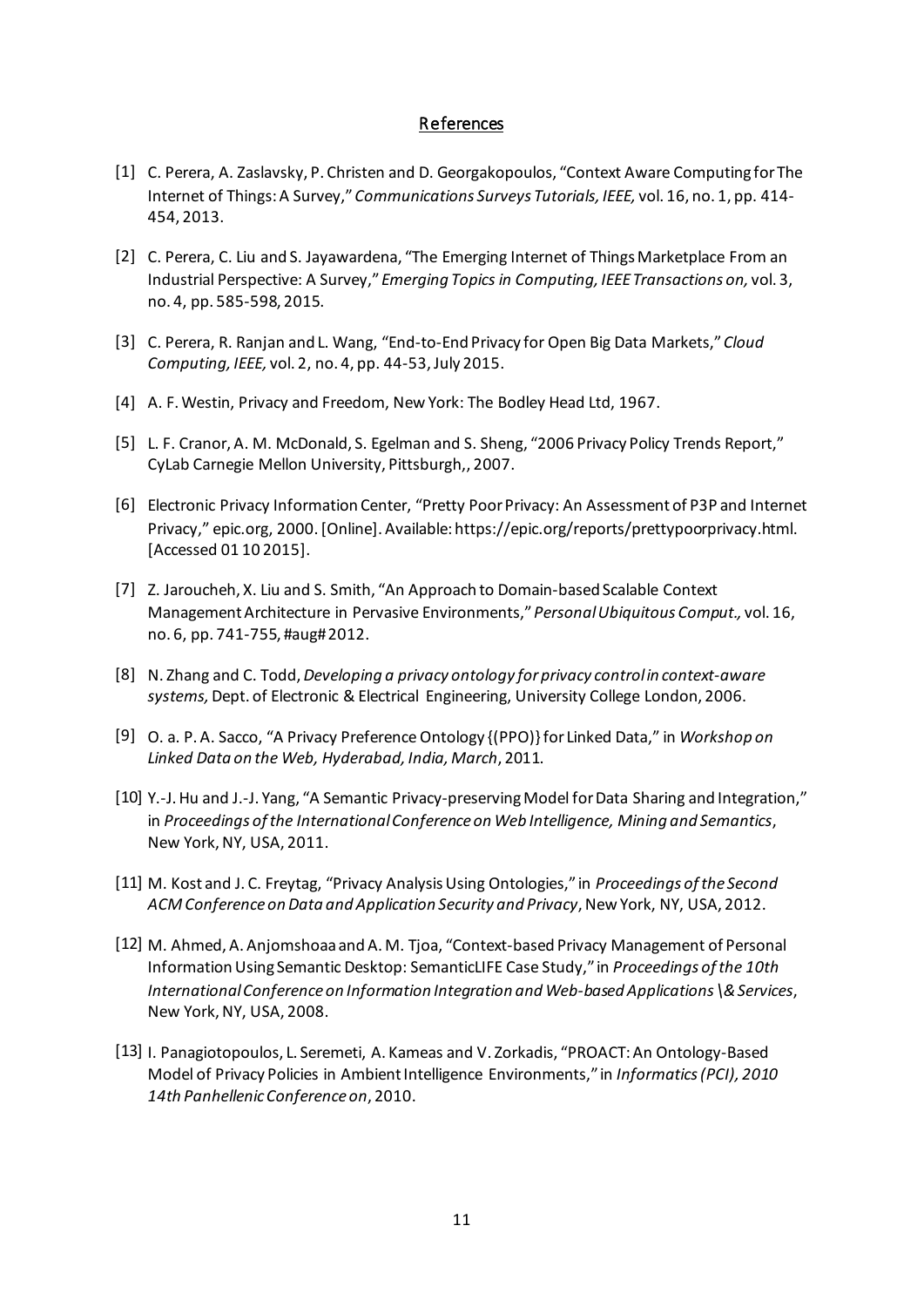- [14] M. Youssef, N. R. Adam and V. Atluri, "Semantically Enhanced Enforcement of Mobile Consumer's Privacy Preferences," in *Proceedings of the 2006 ACM Symposium on Applied Computing*, New York, NY, USA, 2006.
- [15] P. Bodorik, D. Jutla and M. X. Wang, "Consistent Privacy Preferences (CPP): Model, Semantics, and Properties," in *Proceedings of the 2008 ACM Symposium on Applied Computing*, New York, NY, USA, 2008.
- [16] D. Garcia, M. Toledo, M. Capretz, D. Allison, G. Blair, P. Grace and C. Flores, "Towards a base ontology for privacy protection in service-oriented architecture," in *Service-Oriented Computing and Applications (SOCA), 2009 IEEE International Conference on*, 2009.
- [17] M. Hecker, T. S. Dillon and E. Chang, "Privacy Ontology Support for E-Commerce," *Internet Computing, IEEE,* vol. 12, no. 2, pp. 54-61, March 2008.
- [18] L. Kagal, T. Finin, M. Paolucci, N. Srinivasan, K. Sycara and G. Denker, "Authorization and privacy for semantic Web services," *Intelligent Systems, IEEE,* vol. 19, no. 4, pp. 50-56, Jul 2004.
- [19] L. Martimiano, M. Goncalves and E. dos Santos Moreira, "An ontology for privacy policy management in ubiquitous environments," in *Network Operations and Management Symposium, 2008. NOMS 2008. IEEE*, 2008.
- [20] Z. Iqbal, J. Noll, S. Alam and M. Chowdhury, "Toward User-Centric Privacy-Aware User Profile Ontology for Future Services," in *Communication Theory, Reliability, and Quality of Service (CTRQ), 2010 Third International Conference on*, 2010.

#### **Short Author Bios**

**Charith Perera** is a Research Associate at The Open University, UK. Currently, he is working on the Adaptive Security and Privacy (ASAP) research programme. He received his BSc (Hons) in Computer Science in 2009 from Staffordshire University, Stoke-on-Trent, United Kingdom and MBA in Business Administration in 2012 from University of Wales, Cardiff, United Kingdom and PhD in Computer Science at The Australian National University, Canberra, Australia. Previously, he worked at Information Engineering Laboratory, ICT Centre, CSIRO. His research interests are Internet of Things, Sensing as a Service, Privacy, Middleware Platforms, Sensing Infrastructure. He is a member of both IEEE and ACM. Contact him at charith.perera@ieee.org

**Chang Liu** is currently a postdoctoral researcher associate in the Data61 Group at CSIRO, Australia. He received his PhD degree in computer science in 2015 from University of Technology, Sydney, Australia. He received his B.Eng. degree in computer science in 2005 and M.Sc. degree in information security in 2008, both from Shandong University, Jinan, China. His research interests include cloud computing, big data, data security, data privacy, and applied cryptography. He has published his research in many top level venues such as IEEE Transactions on Parallel Distributed Systems and IEEE Transactions on Computers. Contact him at chang.liu@csiro.au